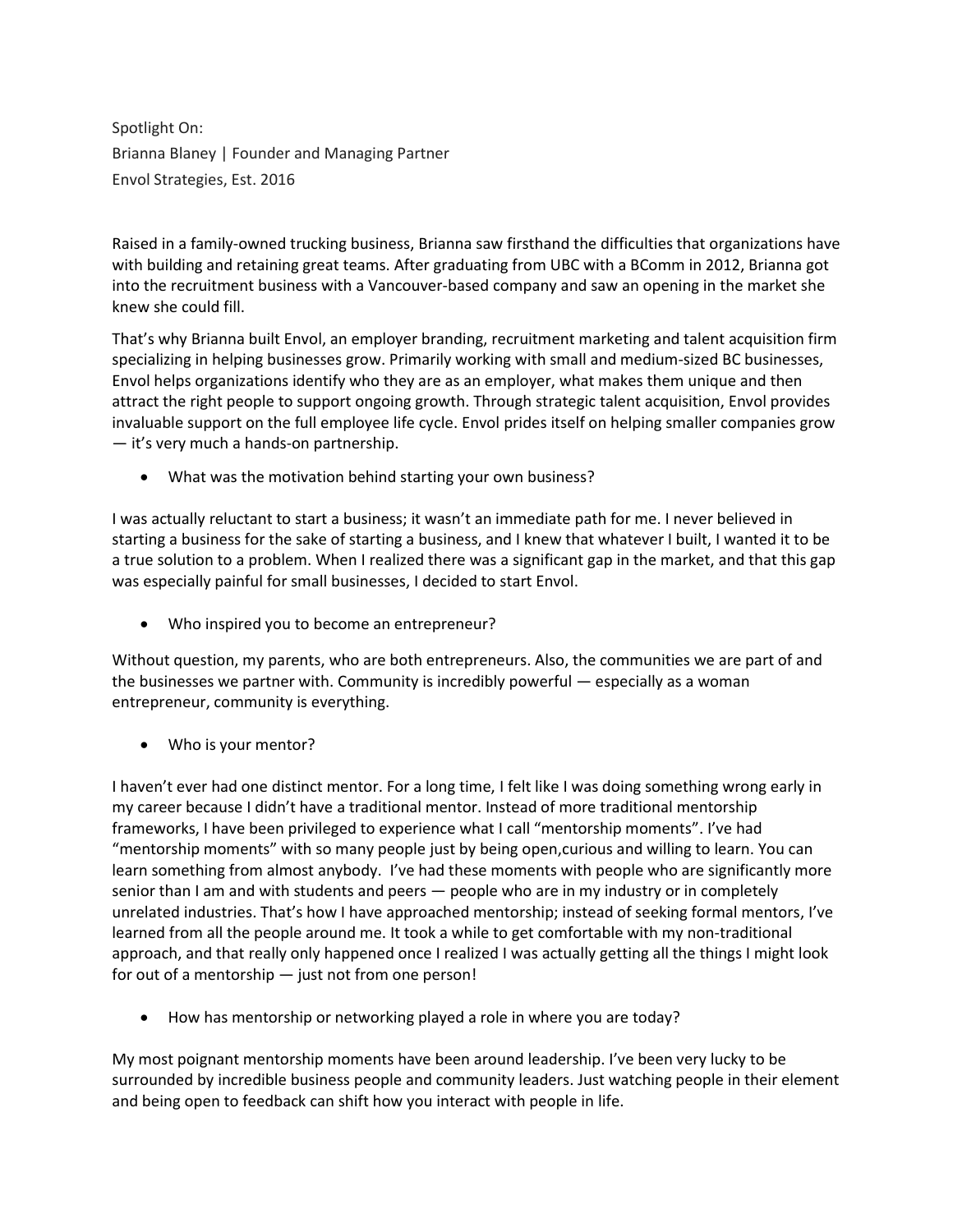What do you see as your greatest accomplishment to date?

The accomplishment that I'm most proud of is the impact that I've had by participating in and creating community. A lot of this stems from some of the incredible opportunities I have had to support and be part of initiatives and fundraising for our local B.C. community. I knew early in my life that being actively involved in the communities around me was critical to my values, as well as seeking opportunities to give back.

What has been your biggest lesson learned about being your own boss?

The single biggest lesson I have learned is the sheer amount of things that I don't know. Entrepreneurship continues to be the most humbling experience of my entire life. It's about learning how to check my ego at the door, to identify and be aware of my weaknesses, what I'm not great at, and then strategically build a team of people around me to complement those weaknesses. I still have a long way to go, but I'm at what I would call stage 1: awareness.

What has been your greatest reward to date as a small business in your industry?

The greatest reward for me has been seeing the tangible impact we have on our clients' businesses every single day. To date, our growth has been entirely organic through referrals and word of mouth. We have spent zero dollars on advertising or marketing, and I think that is a real testament to *us*. Someone once told me that the greatest compliment you can receive is a referral.

 What unique challenges have you faced as a woman entrepreneur and how did you overcome them?

Being a woman entrepreneur is really only as big a limitation as you allow it to be. I try not to focus on the 'woman' part. As an entrepreneur, you realize that you will never stop facing challenges — that it will never be easier than it is today. The nature of the challenges you face will evolve, but you will never stop actively investing in your business. For me, it's about recognizing that different people are going to have different expectations of me. My role is to demonstrate our credibility and value. And most importantly, not worry about seeking everyone's approval.

 Looking back, what advice would you give to other aspiring woman entrepreneurs from your experience?

I think we often believe that people expect us to show up with all the answers. It's ok to not have all the answers! There is so much magic in the uncertainty, and sometimes the best business growth comes from not knowing. Also, you don't have to be a hero; it's ok to ask for help. It's unrealistic to think that you can do it all on your own.

Your motto is?

"Say yes and figure it out later." I ripped it off from Richard Branson, but it is 100% how I operate. If I only ever said yes to the things I knew I would excel at, I don't think I would ever have started a business. If we all waited until we were ready, none of us would ever do anything!